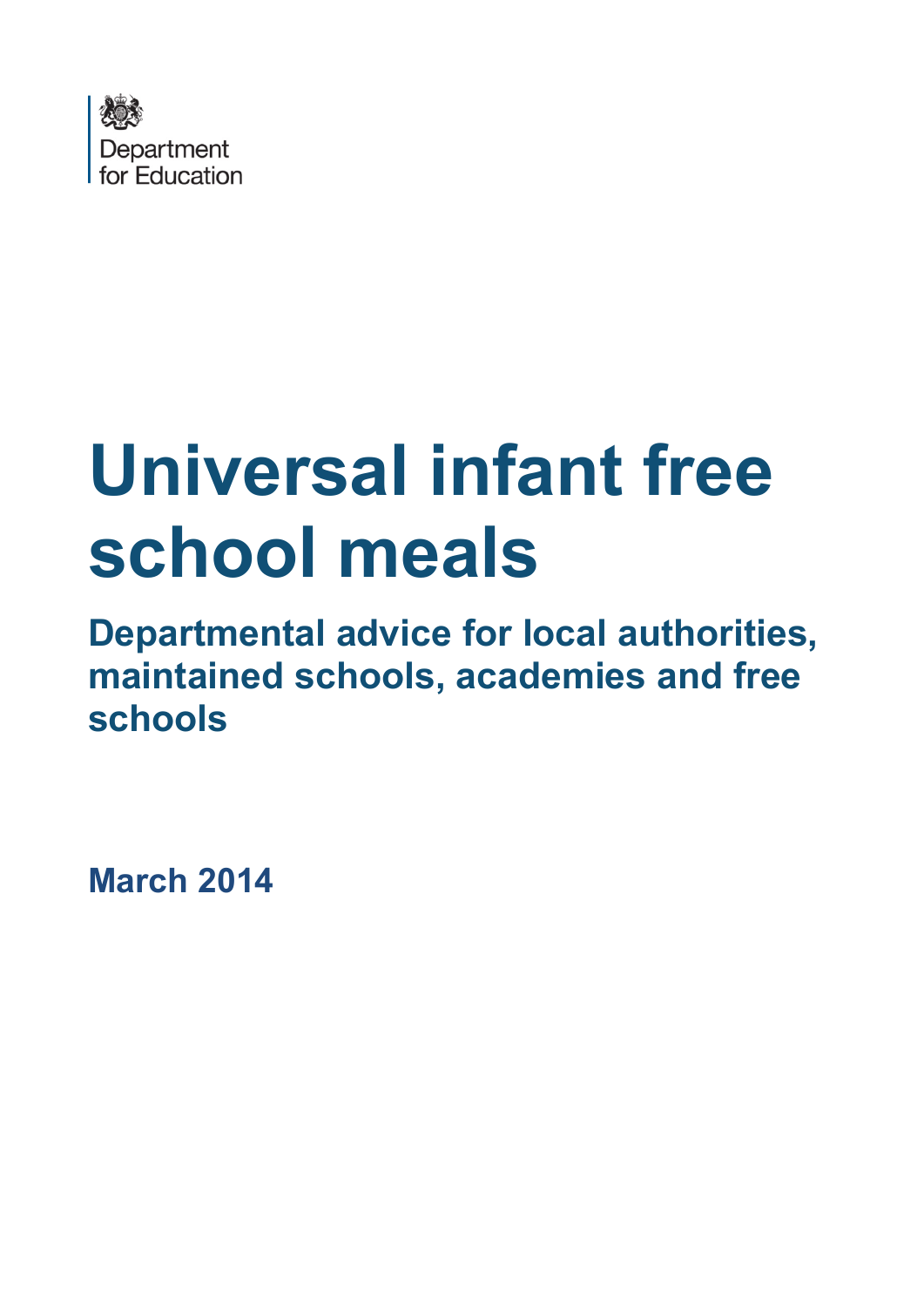# **Contents**

| Summary                                               | 3              |
|-------------------------------------------------------|----------------|
| Eligibility                                           | $\overline{4}$ |
| Reception, year 1 and year 2                          | $\overline{4}$ |
| Eligibility criteria for other groups                 | $\overline{4}$ |
| Meal requirements and food standards                  | 5              |
| <b>Food Standards</b>                                 | 5              |
| Hot meals                                             | 5              |
| Catering for pupils with special dietary requirements | 5              |
| Packed lunches                                        | 5              |
| Funding                                               | 6              |
| Capital funding                                       | 6              |
| Revenue funding                                       | 6              |
| Small schools transitional funding                    | $\overline{7}$ |
| Pupil premium                                         | 8              |
| Implementation support                                | 9              |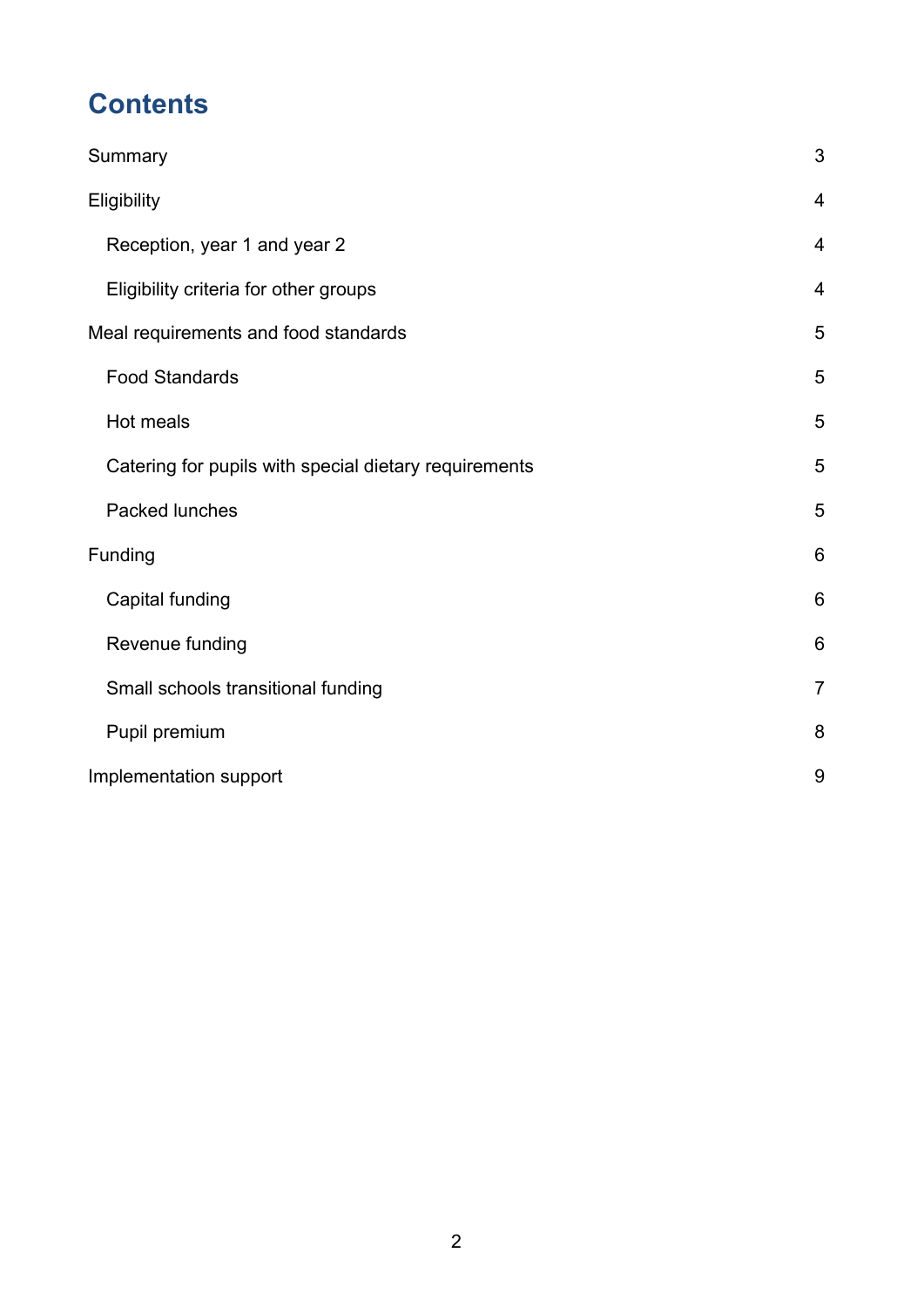## <span id="page-2-0"></span>**Summary**

#### **About this departmental advice**

This is departmental advice from the Department for Education. This advice is nonstatutory, and has been produced to help recipients understand their obligation to provide free school meals to all infants in reception, year 1 and year 2.

#### **Expiry or review date**

This advice will be kept under review as we approach the implementation of universal infant free school meals (UIFSM) in September 2014.

#### **What legislation does this advice relate to?**

The Children and Families Bill places a legal duty on state-funded schools in England, including academies and free schools, to offer a free school lunch to all pupils in reception, year 1 and year 2. Subject to Royal Assent, which is expected in March 2014, the duty will come into force from September 2014.

#### **Who is this advice for?**

This advice is for:

- School leaders and governing bodies in all maintained schools, academies, free schools, pupil referral units and alternative provision with children in reception, year 1 and year 2
- Local authorities

#### **Key points**

- In the 2014 to 2015 academic year schools will be paid funding at a flat rate of £2.30 for each meal taken by newly eligible pupils. Initial provisional allocations will be based on an estimate of national take-up and then adjusted once the department has details of the actual number of meals taken in individual schools
- Additional one-off funding will be provided in the 2014 to 2015 financial year to small schools (those with fewer than 150 pupils in total) to help with transitional costs
- The government is providing £150 million of capital funding in the 2014 to 2015 financial year to support the rollout of UIFSM
- Targeted advice and support will be provided to schools and local authorities through the UIFSM implementation support service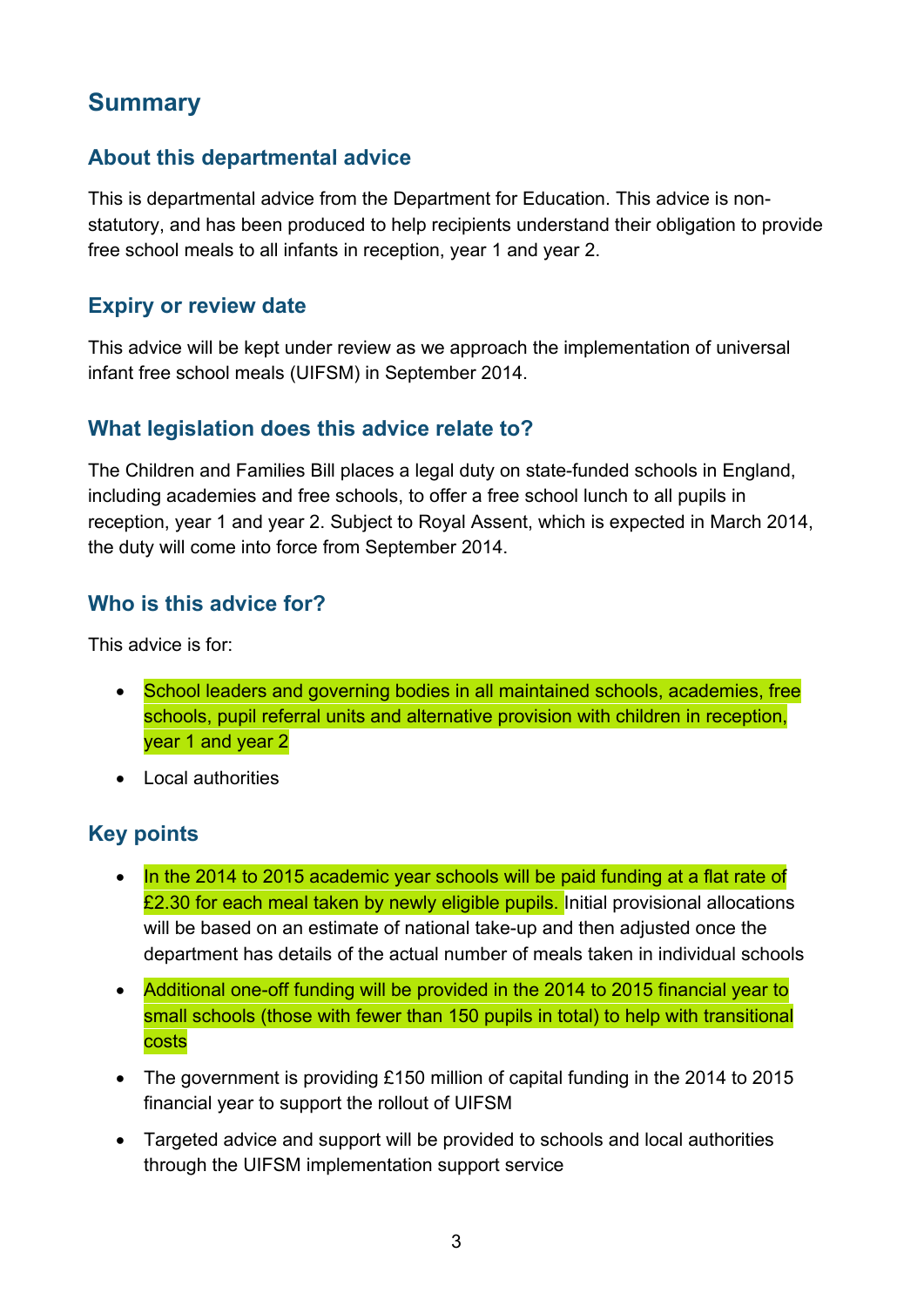# <span id="page-3-0"></span>**Eligibility**

#### <span id="page-3-1"></span>**Reception, year 1 and year 2**

From September 2014 all pupils in reception, year 1 and year 2 in state-funded schools in England will be eligible for free school meals (FSMs). This will include academies, free schools, pupil referral units and alternative provision as well as maintained schools.

#### <span id="page-3-2"></span>**Eligibility criteria for other groups**

Existing entitlements to free school meals for disadvantaged pupils in nursery classes and at key stages 2-4 will continue as now, based on the existing free school meals eligibility criteria.

In England, children at key stages 2-4 in state-funded schools are entitled to receive FSM if their parents or carers are in receipt of any of the following benefits:

- Income Support
- Income-based Jobseekers Allowance
- Income-related Employment and Support Allowance
- Support under Part VI of the Immigration and Asylum Act 1999
- the guaranteed element of State Pension Credit
- Child Tax Credit (provided they are not also entitled to Working Tax Credit and have an annual gross income of no more than £16,190, as assessed by Her Majesty's Revenue and Customs)
- Working Tax Credit run-on paid for 4 weeks after you stop qualifying for Working Tax Credit
- During the initial roll out of the benefit, Universal Credit

The Children and Families Bill does not change the current position for children who are registered pupils in the nursery class of a maintained school, or in a maintained nursery school. They will continue to receive a FSM if they meet the existing eligibility criteria and they are in receipt of full-time education or education both before and after the lunch period.

Young children who take up their funded early education entitlement in a private or voluntary early years provider – for example a full day care nursery, or play group – or an independent school are not entitled to a FSM even if they meet the qualifying criteria. This is because the existing FSM framework is relevant only to registered pupils in the state-funded school sector.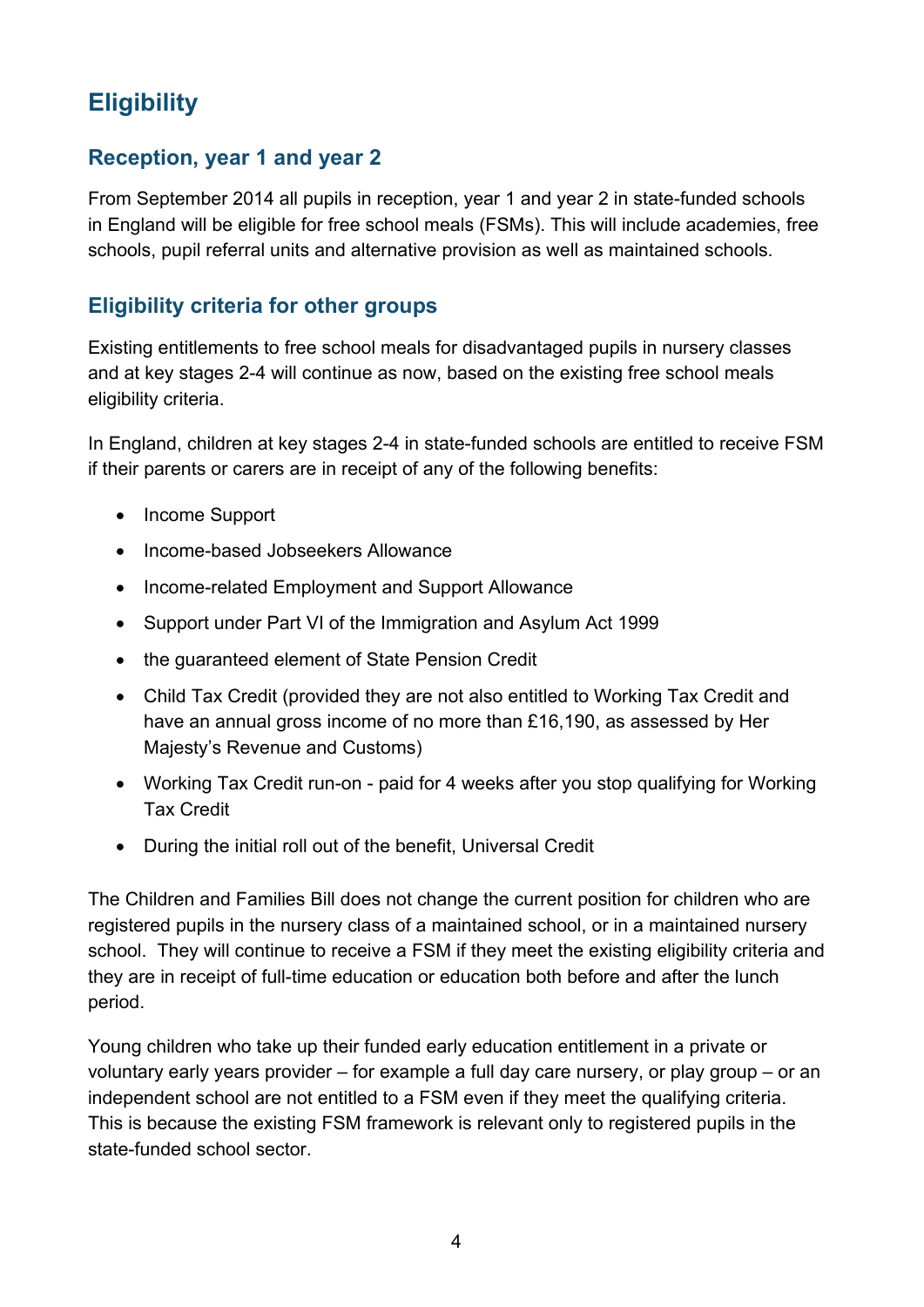## <span id="page-4-0"></span>**Meal requirements and food standards**

#### <span id="page-4-1"></span>**Food Standards**

Schools<sup>[1](#page-4-5)</sup> are legally required to provide meals that comply with the School Food Standards. These standards are intended to ensure that children get the nutrition they need across the whole school day. They govern all food and drink on offer within the school and apply across the school day, including breakfast, mid-morning break, lunchtime and food served after school. We are currently [consulting](https://www.gov.uk/government/publications?publication_filter_option=consultations) on a set of simplified standards, which we are proposing will come into force from January 2015.

#### <span id="page-4-2"></span>**Hot meals**

The legal requirement on schools will be to provide a lunchtime meal that meets the School Food Standards, where they apply<sup>1</sup>. We expect that pupils will routinely be offered a hot meal option.

#### <span id="page-4-3"></span>**Catering for pupils with special dietary requirements**

Headteachers and school governors are best placed to make decisions in the case of pupils who have special dietary requirements, taking into account local circumstances. We expect schools to make reasonable adjustments for pupils with these requirements.

This is already the case in relation to FSMs for disadvantaged pupils and schools will be expected to take the same approach as eligibility is extended.

For advice on how to cater for pupils with special dietary requirements see the [School](http://www.schoolfoodplan.com/toolkit)  [Food Plan's UIFSM Toolkit.](http://www.schoolfoodplan.com/toolkit)

#### <span id="page-4-4"></span>**Packed lunches**

Schools will be expected to offer FSMs to all infant pupils, but will not be expected to make take-up of meals by infant pupils mandatory. Schools have the freedom to set their own policies in relation to packed lunches, and that will not change.

<span id="page-4-5"></span> <sup>1</sup> The standards apply to all LA maintained schools. Academies set up between 2008 and 2010 are required to comply with the existing regulations. Academies and free schools set up after 2010 are exempt. We will be introducing a requirement for new academies to comply with the school food standards regulations through their funding agreements. As part of their work implementing the *School Food Plan*, Henry Dimbleby and John Vincent are asking schools that do not have to comply with the regulations to make a voluntary commitment to do so.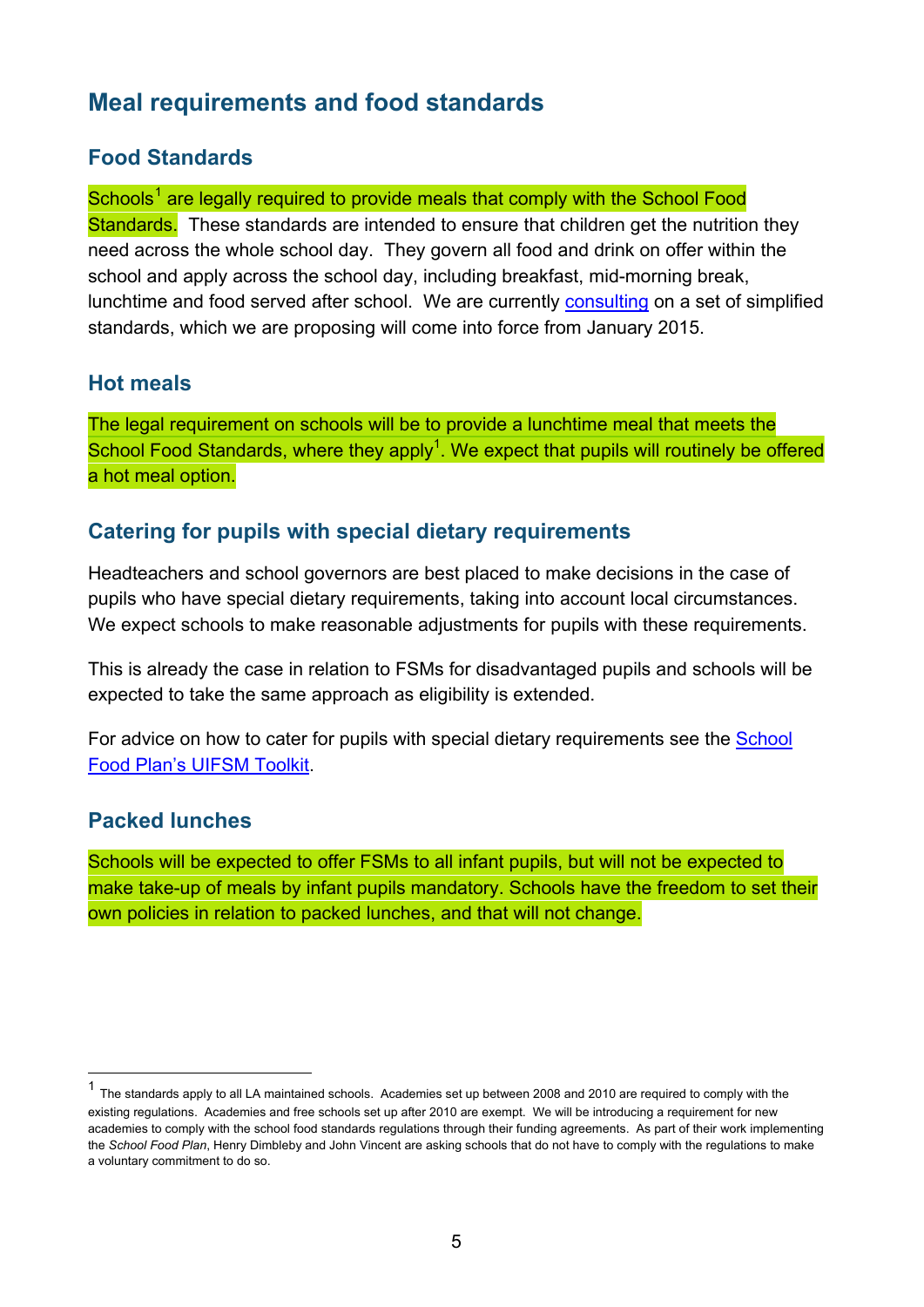# <span id="page-5-0"></span>**Funding**

### <span id="page-5-1"></span>**Capital funding**

Details of the specific capital funding available to support this policy, including allocations to individual local authorities, were published in December 2013 and are available from [GOV.UK.](https://www.gov.uk/government/publications/capital-allocations-for-basic-need-and-infant-free-school-meals)

Local authorities will receive their capital funding in April 2014, and we would encourage schools to contact the appropriate person in their authority for information about how the money will be prioritised. The results of the most recent Academies Capital Maintenance Fund (ACMF) bidding round will also be announced shortly.

In addition, we encourage local authorities to consider how they might use their school maintenance and improvement budgets to support the delivery of UIFSM, and academies to consider how they might best approach future bids to the [ACMF.](http://www.education.gov.uk/aboutdfe/executiveagencies/efa/schoolscapital/b00231497/efa-academies-capital)

#### <span id="page-5-2"></span>**Revenue funding**

Revenue funding will be based on a rate of £2.30 for each meal taken by pupils who will become newly eligible for a FSM as a result of the UIFSM policy. Schools will be expected to continue to fund meals for pupils eligible for FSMs under the existing criteria in the same way that they do currently. We are introducing a new indicator on the Schools Census which will enable schools to state how many newly eligible infants (i.e. infants not eligible for free school meals under the existing criteria) are taking a FSM. This new indicator will be introduced from October 2014.

Schools will be notified of their provisional full year revenue funding allocation for the 2014 to 2015 academic year in June 2014. Local authorities will receive the first 2014 to 2015 payment for maintained schools at the end of June 2014, with academies and free schools shortly after in their next scheduled payment in early July, and newly opening academies and free schools in early September. This payment will provide funding for the first two terms of the academic year (which represents the remainder of the 2014 to 2015 financial year).

This allocation will be based on pupil data from the January 2014 Schools Census as well as planning assumptions that (i) 87% of newly eligible pupils will take meals, and (ii) those pupils will take 190 school meals in the course of a full academic year. This provisional allocation will be revised later in the academic year based on actual take-up data derived from an average of the October 2014 and January 2015 Schools Censuses and the payment for the third term of the 2014 to 2015 academic year will be adjusted accordingly.

Schools with an actual take-up rate above the assumed take-up rate of 87% will have the provisional third term payment, to be made in April 2015, adjusted upwards and those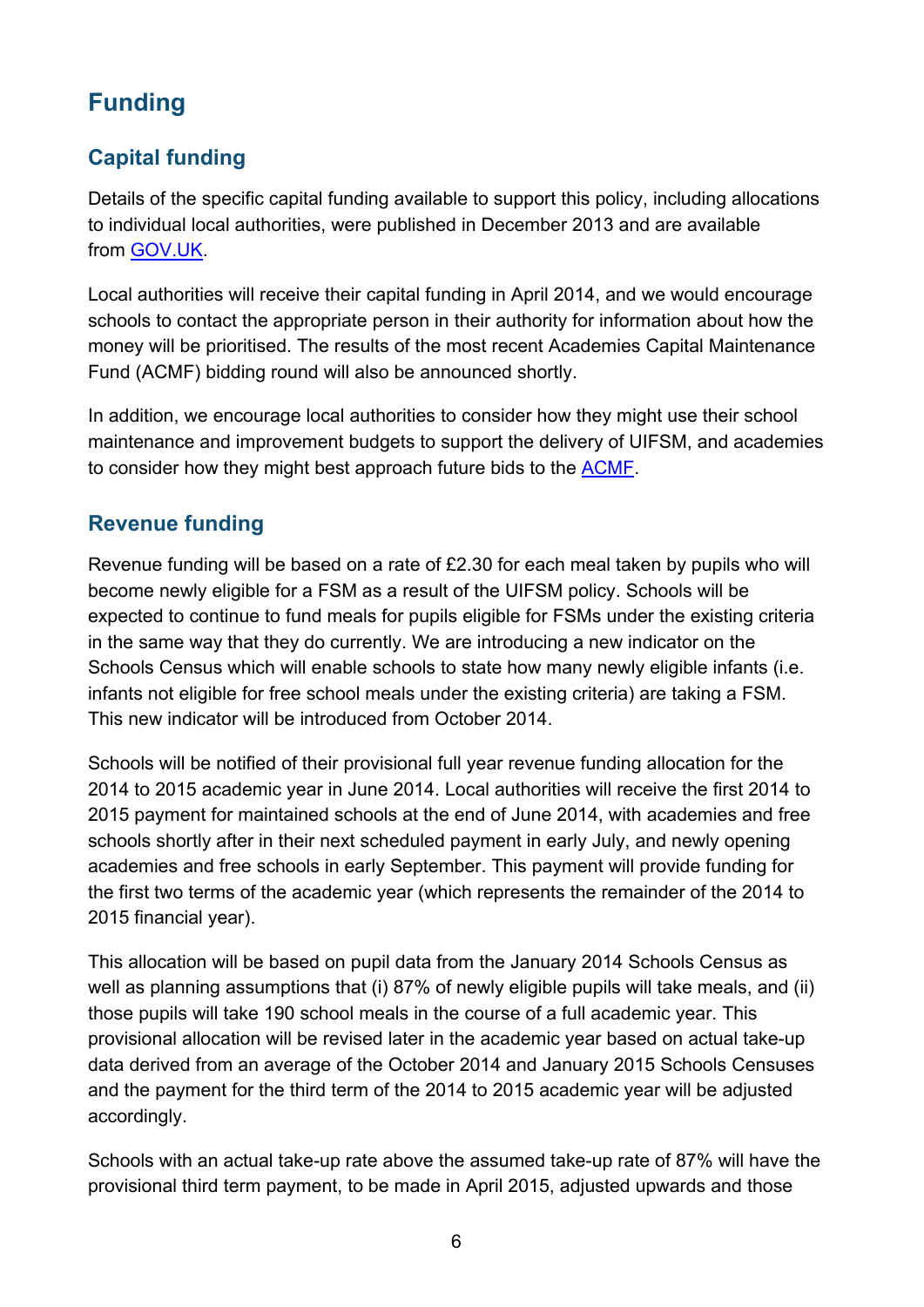below this rate will have it adjusted downwards. Those schools with low levels of take-up may receive no extra payment in the third term. We would expect the number of schools in this position to be very small.

The allocation methodology for the 2015 to 2016 academic year will be confirmed in due course. Our intention is that it will be based on take-up data from the Schools Census. Funding for this policy beyond the 2015 to 2016 financial year will be considered as part of the next Spending Review, along with all other government expenditure.

The department will provide detailed terms and conditions and further advice on issues such as closing schools and the year-end accounting treatment for an academic year grant.

#### <span id="page-6-0"></span>**Small schools transitional funding**

We are also providing additional transitional funding for one year only, totalling £22.5 million, in the 2014 to 2015 financial year to small schools (schools with a total roll of fewer than 150 pupils according to the January 2014 Schools Census). Funding will be provided as a lump sum in June 2014. This can be spent as schools choose in support of their implementation of the policy, including for the purpose of improving kitchen or dining equipment, and will not be adjusted later to take account of take-up.

All small schools with infant pupils who were not eligible for FSM in the 2014 census will receive at least £3,000 of additional funding. Allocations will be calculated with reference to the units of funding detailed in the table below. Where that is below the minimum level the allocation will be uplifted to £3,000.

| Total no. of pupils on school<br>roll in latest census                                 | Unit funding per non-FSM eligible infant |
|----------------------------------------------------------------------------------------|------------------------------------------|
| minimum additional funding per<br>school with non-FSM infants in<br>latest census data | £3,000                                   |
| $1 - 30$                                                                               | £210                                     |
| $31 - 60$                                                                              | £190                                     |
| 61-90                                                                                  | £160                                     |
| $91 - 120$                                                                             | £135                                     |
| 121-150                                                                                | £100                                     |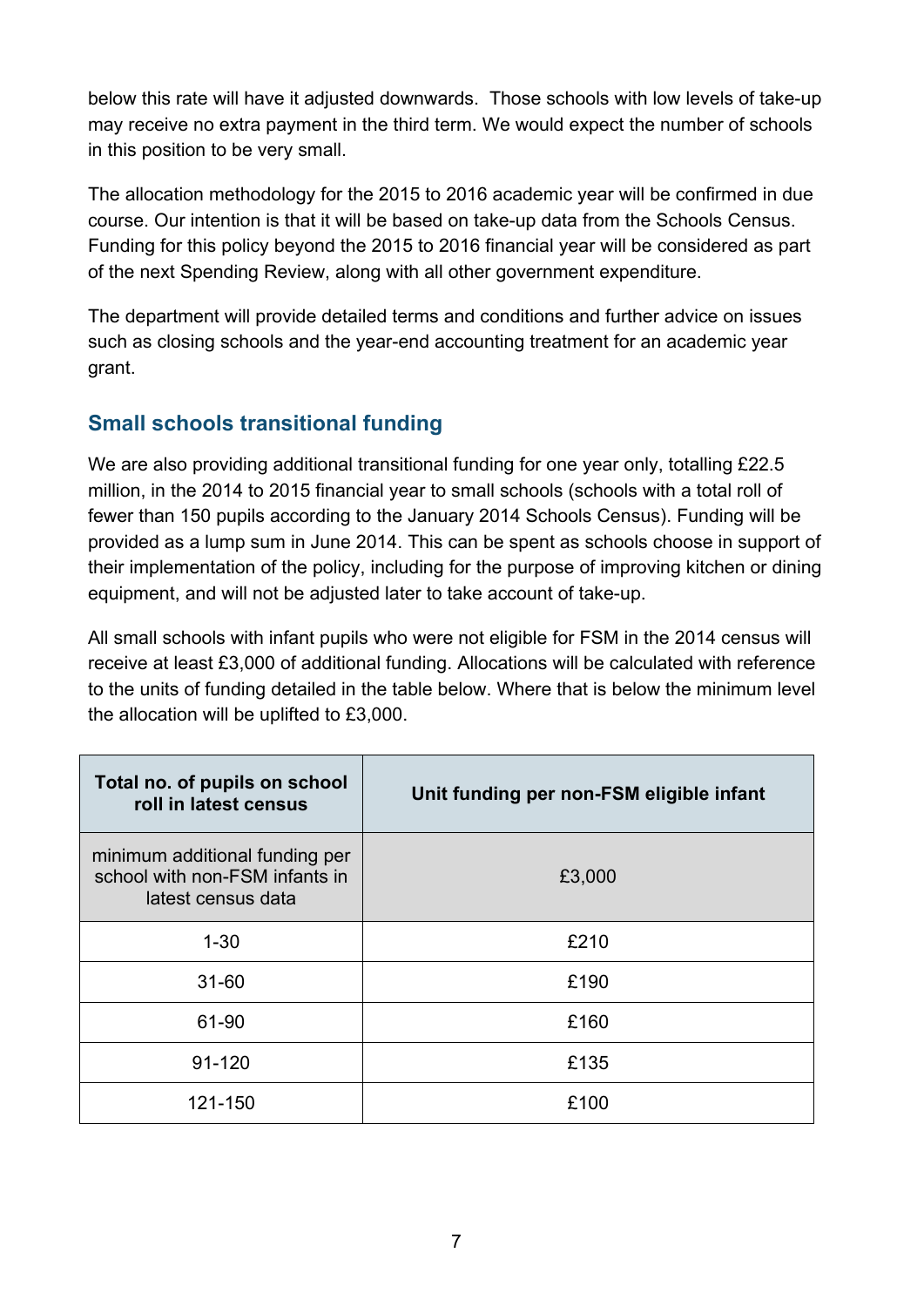#### **Small school funding: examples**

**Example 1:** A school with a total school roll of 98 pupils in the January 2014 Schools Census, with 34 infants newly eligible for free school meals, will receive in June 2014 a small school transitional funding lump sum of £4,590 (34 x £135) in addition to their revenue funding.

**Example 2:** A school with a total school roll of 32 pupils in the January 2014 School Census, with 11 pupils newly eligible for free school meals, will receive in June 2014 a small school transitional funding lump sum of £3,000 ((11 x £190 equals £2,090, so this is uplifted to the minimum funding figure of £3,000) in addition to their revenue funding.

#### <span id="page-7-0"></span>**Pupil premium**

The basis on which pupil premium funding is calculated will not be affected by the introduction of UIFSM.

In particular, the funding for the financial year 2014 to 2015 will be is informed by data collected in the January 2014 School Census. This took place prior to the introduction of UIFSM.

For the financial year 2015 to 2016, the same criteria currently used to assess FSM eligibility (i.e. receipt of qualifying benefits) will continue to be used to assess whether a pupil qualifies for the pupil premium (£1300 per child at present). Data on FSM-eligible pupils will continue to be collected by the department annually, through the School Census (for mainstream settings) and the Alternative Provision census (for nonmainstream settings).

For more advice on how schools can safeguard pupil premium funding from September 2014, see the [UIFSM Toolkit.](http://www.schoolfoodplan.com/toolkit)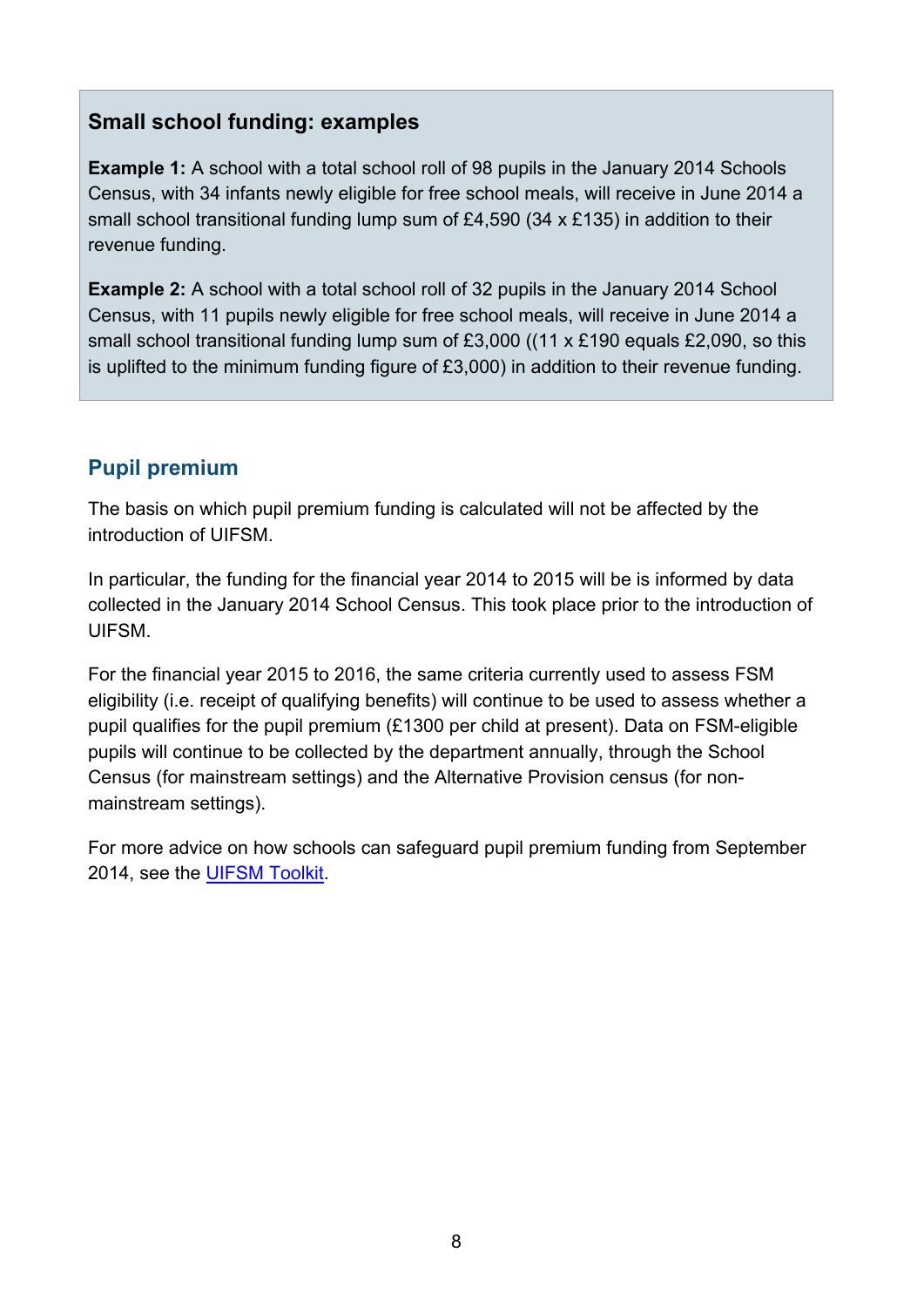## <span id="page-8-0"></span>**Implementation support**

The Children's Food Trust (CFT) and the Lead Association for Catering in Education (LACA) have been commissioned by the department to provide a support service for schools, local authorities and caterers preparing to provide UIFSM.

This implementation support service will consist of a telephone and online advice service for all organisations requiring support, and a direct-support service for some schools.

Schools that are identified as needing direct support will have a number of options available to them, including collaborating with other schools, further telephone advice and face-to-face visits by specialist professional advisors.

The direct-support service will be available to schools that:

- $\bullet$  currently have low levels of school meal take-up
- provide only packed lunches
- have in-house catering and are therefore unlikely to receive support from a 'parent' organisation such as a local authority or catering organisation
- are small and therefore struggle to make the school meal service break even;
- are very large, and known to have capacity issues; and / or
- prepare and transport school meals to other schools (known as 'production kitchens'). Some of these will be secondary schools

To access this support schools should first check the online resources on the [Children's](http://www.childrensfoodtrust.org.uk/schoolfoodplan)  [Food Trust website.](http://www.childrensfoodtrust.org.uk/schoolfoodplan) If they need further advice, they should then contact the advice service on either [info@childrensfoodtrust.org.uk](mailto:info@childrensfoodtrust.org.uk) or by calling 0800 680 0080.

A specialist call handler will discuss the requirements of each school and, if necessary, refer them on to the most appropriate source of direct support.

Schools that meet the criteria for direct support will receive personalised support, tailored to their requirements, from the CFT; Elygra Marketing (acting for LACA) or one of the consortium's delivery partners; Food For Life Partnership; Craft of Guild Chefs; Foodservice Consultants Society International; and the Small Schools Taskforce.

Schools will not have to pay to access the advice service, the telephone support or the opportunities to collaborate with other schools. There will be a contributory charge for direct face-to-face support.

Advice and guidance is also available via the [online UIFSM toolkit,](http://www.schoolfoodplan.com/toolkit) and at the [School](http://www.schoolfoodplan.com/universal-free-school-meals/)  [Food Plan](http://www.schoolfoodplan.com/universal-free-school-meals/) website.